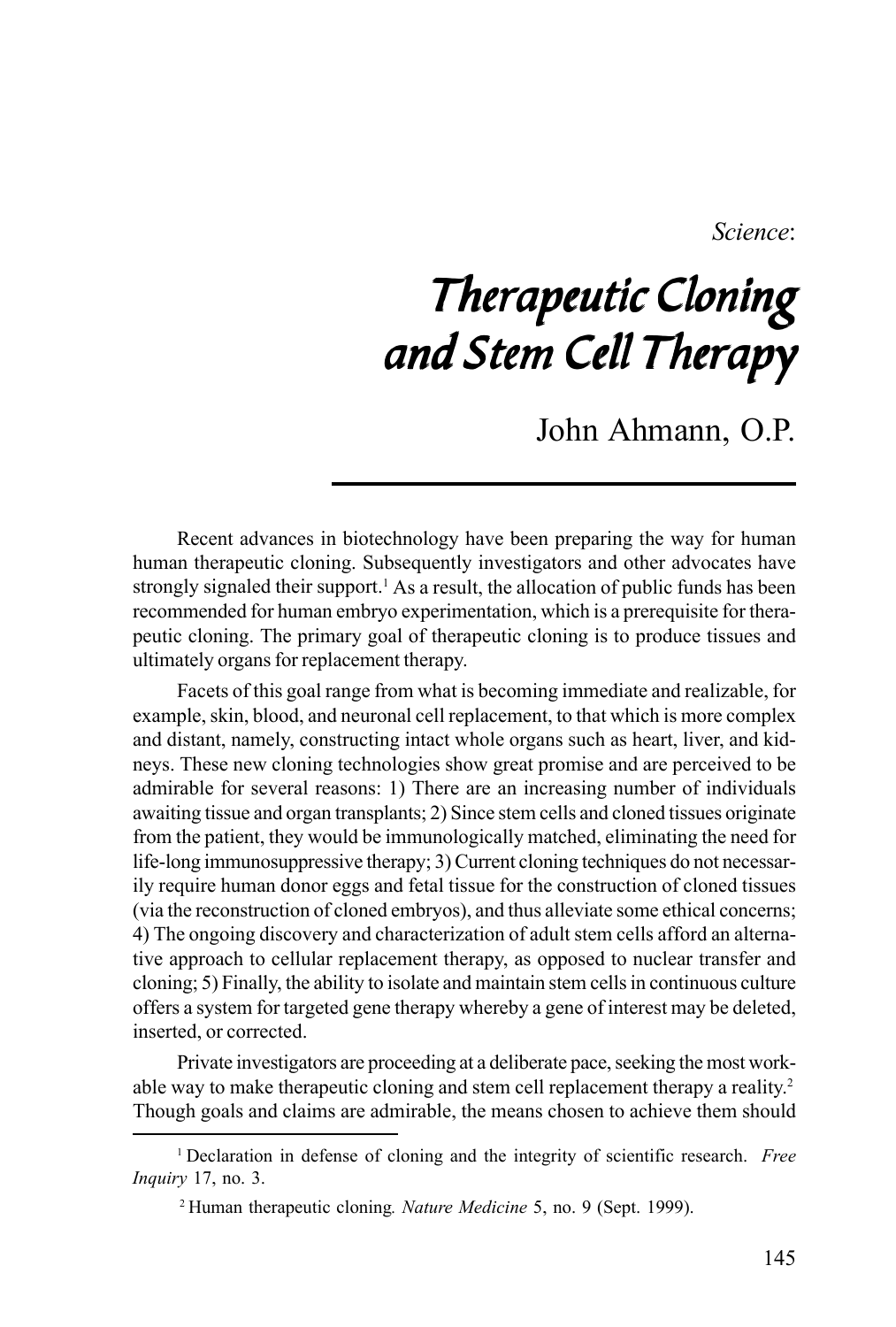not bypass our moral understanding of life and life processes. In addition, the great appeal that certain technologies have should not lead us to disregard the investigation of other research alternatives.

In the following paragraphs, I will review, from a Catholic perspective, the dangers and possible concerns that these new therapies pose over alternatives, such as transplants from human adult and fetal cadavers, and from nonhuman species.

## **Review of Therapeutic Cloning**

In theory, the procedure for therapeutic cloning is simple. It is based on the observation that each cell of the body carries within its nucleus a representative copy of a person's entire genetic makeup. Someone seeking tissue or organ replacement therapy would provide a tissue biopsy, for example, from the skin. From this biopsy a single adult cell with a viable nucleus would be fused with a nonfertilized egg (oocyte) whose nucleus has been removed. The recipient egg is more than an inert shell to house the donor nucleus, as it provides a rejuvenating environment for the genome contained within the nucleus of the skin cell. In part, the egg is responsible for prompting a dedifferentiation process whereby the genome becomes responsive to early embryonic developmental cues. In other words, the mature adult differentiated skin cell reverts back to an embryonic state.

Following fusion of the donor nucleus and recipient egg, cell machinery within the egg directs the earliest phases of embryonic development up until the activation of the embryo's own genome, mimicking the process that follows natural fertilization. At this point, the reconstructed embryo is a human clone, equivalent to a viable embryo with the potential to develop as a whole. Subsequently, a distinct blastocystlike structure forms with typical embryonic morphology, including trophectoderm, blastocoel cavity, and inner cell mass. Embryonic stem cells extracted from the inner cell mass would then be persuaded with various hormones and growth factors toward the development of a desired cell line. Such a cell line, for example, nerve cells, might be used to treat a person suffering from Parkinson's disease.

Recently investigators have discovered that cow eggs function well as recipient hosts in the nuclear transfer process for various other species.<sup>3</sup> Indeed, some private investigators have succeeded in recreating human cloned embryos using enucleated cow eggs.4 The advantage in using cow eggs is largely due to their ease of procurement (slaughter houses) and their low cost relative to the acquisition of purchased human eggs.

However, a potential problem arises in using animal eggs for human nuclear transfer. This is because the recipient egg contributes an extremely small number of genes that are not associated with the nucleus (the maternal mitochondrial DNA), but whose products are partly responsible for embryological development. As early development proceeds, the distribution of maternal mitochondrial DNA dominates, and by the time of blastocyst formation, donor mitochondrial DNA is eliminated.<sup>5</sup>

<sup>3</sup> *Biology of Reproduction* 60 (1999): 1496–1502.

<sup>4</sup> *Nature Medicine* 5, no. 9 (Sept. 1999): 975–8.

<sup>5</sup> *Journal of Reproduction Fertility* 116, no. 2 (July 1999): 253–9.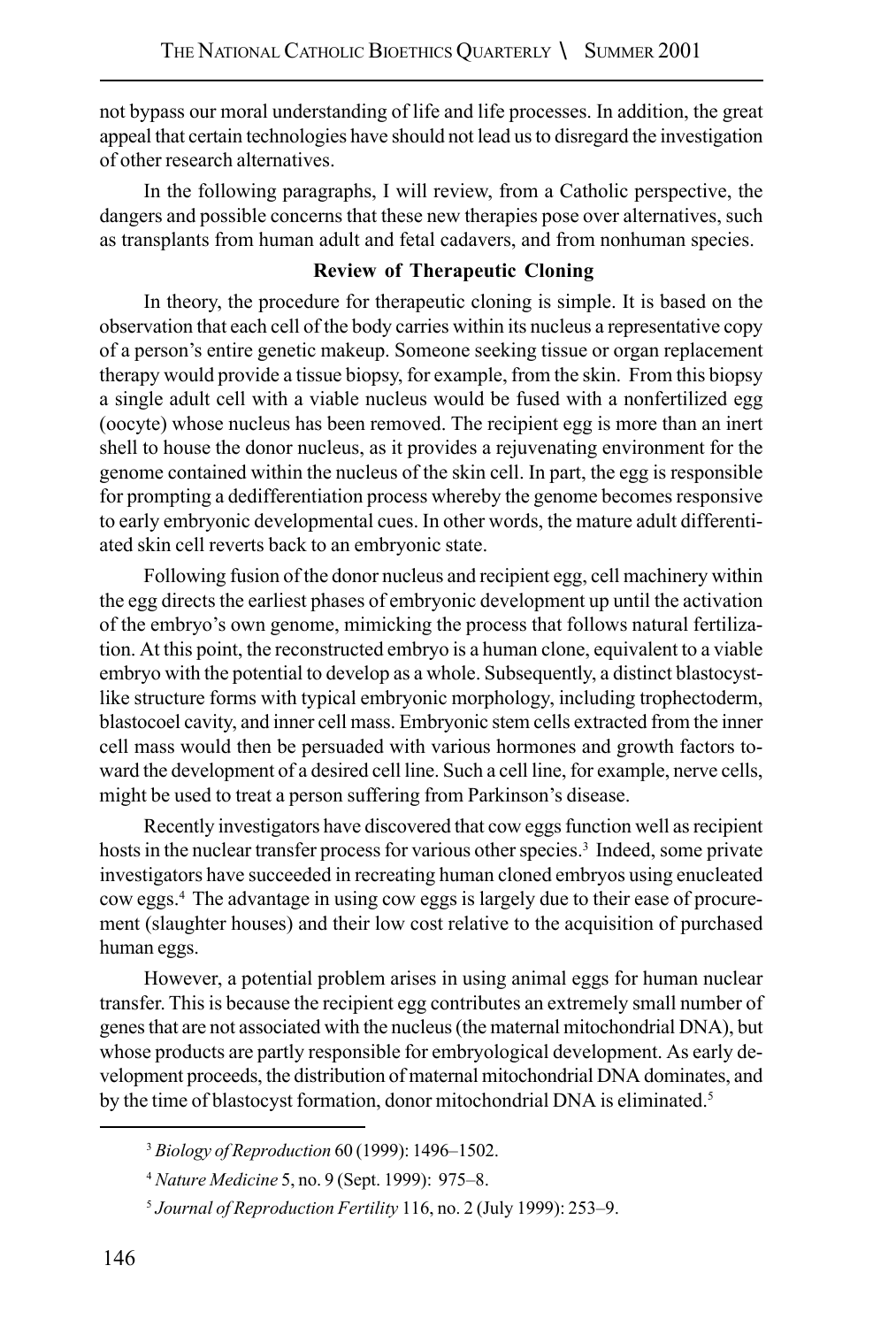Though the effects of mitochondrial DNA products are not entirely understood, they most likely do not contribute to phenotypical traits. Nonetheless, possible risks resulting from DNA mixing between species should not be ignored.

In order to alleviate ethical concerns, it is commonly asserted that embryonic stem cells harvested from the reconstructed embryo (that is, from the inner cell mass) are no longer equivalent to an embryo in their developmental power because they are not totipotent (that is, capable of regenerating all the tissues of the developing fetus). Instead, they are pluripotent, and are thought to be incapable of developing into a whole viable organism if implanted within a uterus.

However, this claim is misleading. The difference between totipotency and pluripotency lies primarily in the cells' ability to produce extra embryonic membranes, that is, trophoblastic cells, which are the progenitors of placental tissue. Once removed from the blastocyst, inner cell mass cells are not totipotent. However, they are totipotent within a proper environmental context, for example, within a recipient oocyte cytoplasm, and possibly when co-cultured with appropriate feeder cells that mimick the rejuvenating environment of the oocyte.<sup>6</sup>

When cultured with appropriate feeder cells such as mouse embryonic fibroblasts, human inner cell mass cells aggregate into what has recently been termed embryoid bodies.7 In an unstructured fashion, embryoid bodies mimic the embryo developmentally. To further demonstrate the plasticity or totipotent nature of embryoid bodies, investigators have transplanted these cellular aggregates into immune compromised (Severe Combined Immunodeficient or SCID) mice which lack the ability to reject foreign tissue grafts. These transplanted 'inner cell mass cells-embryoid bodies' spontaneously develop into a disorganized variety of tissues representing each of the principle embryonic germ layers (ectodermal, mesodermal, and endodermal tissues). Though not a cancer, an embryoid body is similar to teratocarcinoma tissue. Teratocarcinoma tissue is a cancerous product that is derived from primordial germ cells and that consists of a disorganized mass, often containing nervous tissue, bones, muscle, skin, hair, eyes, teeth, and the like.<sup>8</sup>

Because SCID mice lack the ability to reject foreign tissue grafts, they serve as attractive models for tissue culture and engineering. But domestic large animals serve as attractive models in the same manner. The advantage of using domestic large animals is that a greater and more workable mass of tissue could be harvested than is possible with mice. And, since the SCID defect naturally occurs in various large animal species, the expense of intentionally designing SCID defects in animal models would be eliminated.

## **Adult or Post Natal Stem Cells**

Currently there are three sources of human tissue which have been demonstrated to give rise to pluripotent stem cell lines representing all three embryonic germ layers. These include stem cells derived from inner cell mass cells of the blastocyst

<sup>6</sup> *Biology of Reproduction* 62 (2000): 470–475*.*

<sup>7</sup> *Nature Biotechnology* 18 (April 2000): 399–404.

 <sup>8</sup> *Science* 287, no. 5457 (25 Feb. 2000): 1418.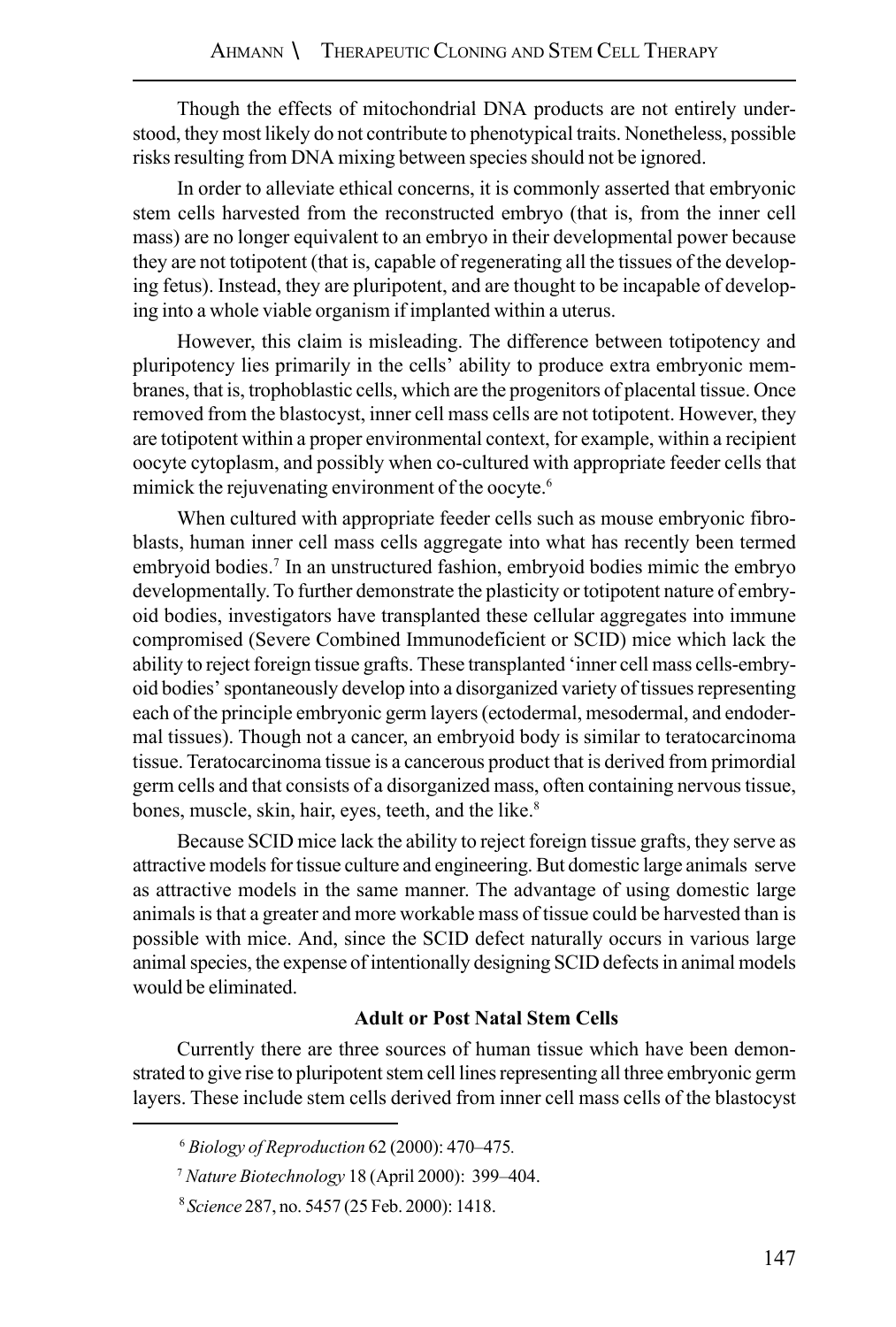stage embryo, stem cells derived from primordial germ cells of the fetal testicle or ovary (progenitors to the oocyte and spermatogonia), and stem cells derived from embryonic teratoma tissues. In addition to the advantage of their pluripotent nature, these stem cells are capable of immortalization and of unlimited proliferation *in vitro,* and thus provide an unlimited source of cells that have the ability to differentiate into a wide range of tissues for transplant therapy.

But not all "stem cells" exhibit the same plasticity that these do. For example, some stem cells function to reconstitute particular defined cell types, such as bone marrow (hematopoietic) stem cells, whose function is to replenish blood cells during the life span of an individual. Similarly, stem (or progenitor) cells exist within the basal layer of the epidermis, and are responsible for the constant renewal of sloughing epidermal cells.

Currently, post natal stem cells (including neonatal stem cells from fetal cord blood) are being identified increasingly in many other tissues that have similar regenerating capacities. For example, pancreatic epithelial duct cells have been shown to be progenitors to other pancreatic cells. When isolated and cultured *in vitro* they can be coaxed into becoming mature insulin producing cells.<sup>9</sup>

Likewise progenitor cells from the adult brain have been identified. When transplanted these cells retain the ability to develop into new neurons even when transplanted into areas of the adult brain which normally do not regenerate neurons. Furthermore, it has been observed that adult brain progenitor cells can give rise to the development of blood cells, and that bone marrow stem cells can be stimulated to become brain cells (astrocytes and glia cells, and perhaps even neurons), or even mature adult liver cells.10

To date approximately twenty major stem cell types have been identified in mammals.11 These observations are encouraging since they support the idea that post natal stem cells can provide an alternative to embryonic stem cells for tissue replacement therapy, though their potential for diversity is limited. Nonetheless, current clinical trials are becoming commonplace.

Regarding post natal stem cells, it should be noted that no single cell type or universal donor is likely to be useful as a cellular graft for all diseases. Apart from being restricted to particular tissue types, extensive genetic manipulation would be required to make adult stem cells universally immunologically compatible. The alternative option in procuring compatible tissues for transplantation therapy would be to reconstruct cloned embryos for the purposes of harvesting inner cell mass cells for directed development.

A further limitation of post natal stem cells, as opposed to embryonic stem cells, is that they often lose their ability to differentiate into a desired mature cell. For example, stem cells harvested from brain tissue lose the ability to produce the neu-

<sup>9</sup> *Proceedings of the National Academy of Sciences* 97 (July 5, 2000): 7999–8004.

<sup>10</sup> *Science* 287, no. 5457 (25 Feb. 2000): 1433–1438.

<sup>11</sup>*Nature* 406 (27 July, 2000): 361–364.

<sup>12</sup> *Cells Tissues Organs* 166 (2000): 1–5.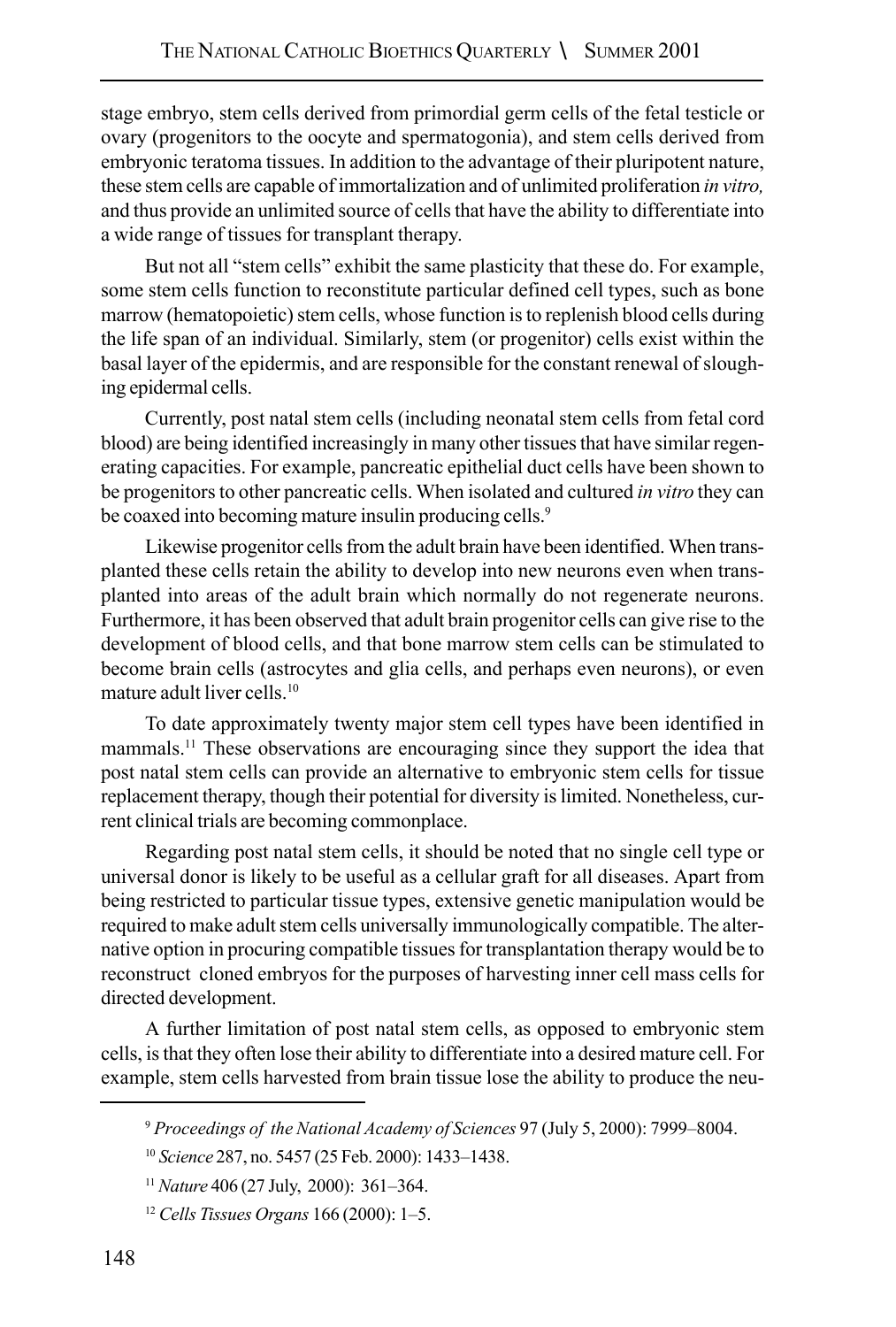rotransmitter dopamine, which is desired in the treatment of Parkinson's disease. As a result, the perceived risk would be the development of cancer originating from transplanted stem cells that fail to complete the differentiation and maturation process. In spite of the optimism, it is clear that before stem cells may be utilized for therapeutic purposes, the mechanisms that control their birth, fate, and death will have to be better elucidated.

## **The Flexible Meaning of the Word "Stem Cell"**

With regard to current commentaries and publications on stem cell therapy and therapeutic cloning, the question arises as to what actually constitutes a stem cell. In a general sense a stem cell is simply an undifferentiated or unspecialized cell that can renew itself and give rise to one or more specialized cells with specific functions.

Traditionally, this definition was restricted to germ line cells, oocytes, and spermatogonia that have the capacity to contribute to the entire organism. Stemness in this context is most general and basic, since as development proceeds from the fertilized oocyte cells become channeled into particular pathways of differentiation and their developmental potential or stemness becomes modified and limited.

In a less strict sense the term has long been applied to hematopoietic progenitor cells that have the capability of differentiating into, and repopulating, all dependent blood cell lineages. Yet now we have begun to see that the stemness or plasticity of a cell is not necessarily recognized by how a cell functions in its native dependent tissue within an individual, but rather is based on the ability to manipulate it in culture. In one respect this should not be surprising since blood obviously is not produced in the brain, neither is neuronal tissue produced in bone marrow. This has become dramatically more clear since it was demonstrated that a nucleus transplanted from an adult differentiated cell can contribute to all cells of an animal through nuclear transfer and cloning, as in Dolly the sheep.

For the purpose of ethical investigation it would seem meritorious that not only should the distinction between embryonic and post natal stem cells be made clear, but also that qualifications be made between post natal "stem cells" and subsequent laboratory manipulation. In accord with Catholic tradition, procuring embryonic stem cell tissue from either a naturally developed or reconstructed embryo is illicit. But when encouraging "adult stem cell" research, the water becomes morally murky if the definition includes those cells having the capability of being rejuvenated to a state that is equivalent to inner cell mass-*like* cells (in other words, into embryoid bodies).

From a Catholic ethical perspective, "adult stem cell" merits reevaluation, perhaps considering instead "progenitor cell." A progenitor cell typically refers to a cell that has a multi-potential versus a pluri-potential status, and whose fate is already committed toward a defined tissue or cell type such as progenitor ductal cells that have the potential to develop into mature insulin producing islet cells.

Otherwise a qualification should perhaps be recommended regarding the production of embryoid bodies, or like structures, from the "adult stem cell." Since inner cell mass cells formally give rise to the fetus during gestational development, the potential ability to produce inner cell mass-*like* cells from adult stem cells is a questionable practice.